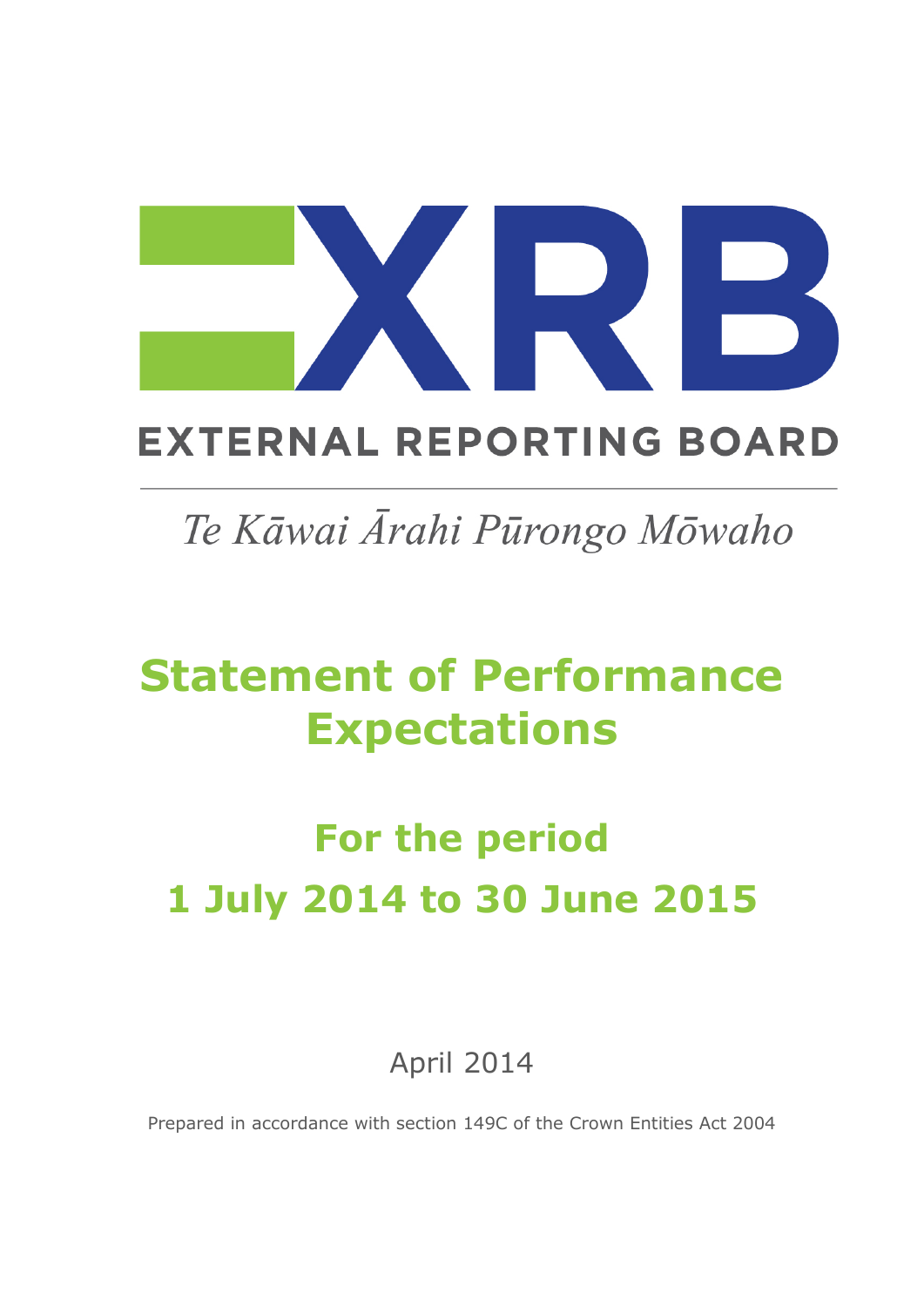© Crown Copyright External Reporting Board PO Box 11250 Manners St Central, Wellington 6142 New Zealand [http://www.xrb.govt.nz](http://www.xrb.govt.nz/)

**Permission to reproduce:** The copyright owner authorises reproduction of this work, in whole or in part, so long as no charge is made for the supply of copies, and the integrity and attribution of the work as a publication of the External Reporting Board is not interfered with in any way.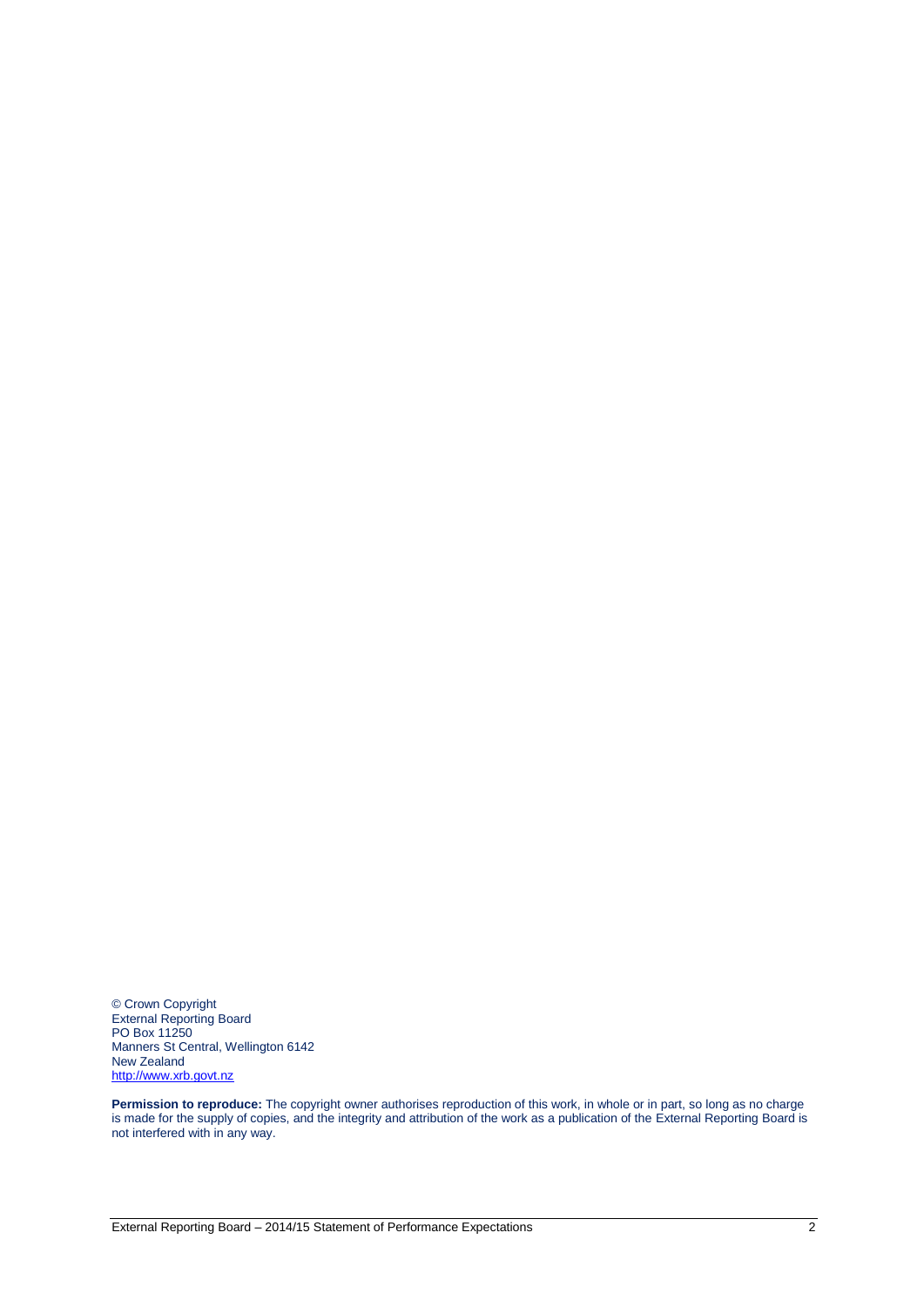## **Contents**

|    | Statement of Responsibility                                   | $\overline{4}$ |
|----|---------------------------------------------------------------|----------------|
| 1. | Introduction                                                  | 5.             |
| 2. | Reportable Classes of Outputs                                 |                |
| 3. | Forecast Financial Statements for the Year Ended 30 June 2015 | 11             |

**Page**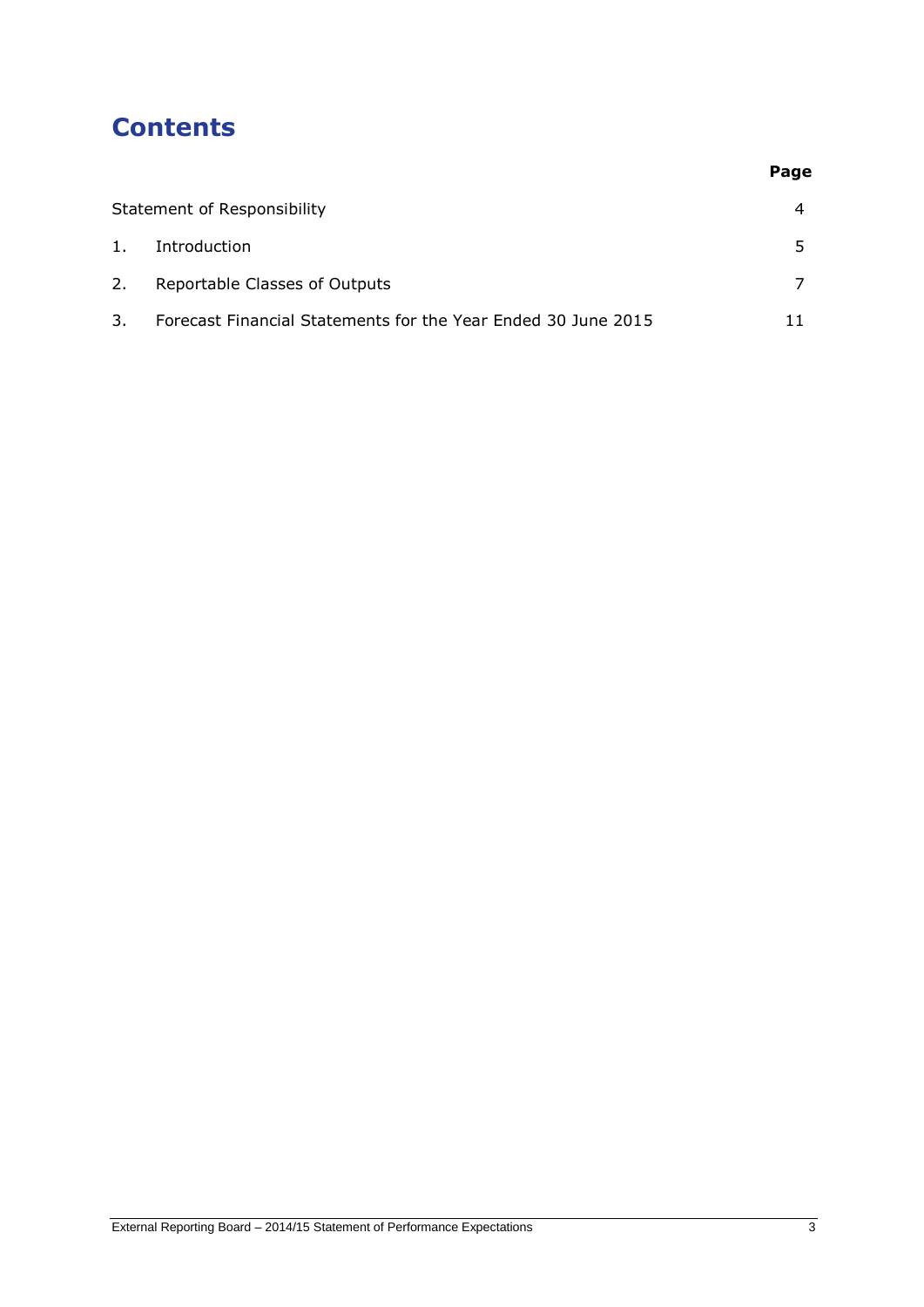## **Statement of Responsibility**

This Statement of Performance Expectations has been prepared in accordance with the requirements of section 149C of the Crown Entities Act 2004. The purpose of the Statement of Performance Expectation is to promote the public accountability of the External Reporting Board (XRB) by:

- enabling the responsible Minister to participate in the process of setting the XRB's annual performance expectations;
- enabling the House of Representatives to be informed of those expectations; and
- providing a base against which the XRB's actual performance for the year can be assessed.

The Board is responsible for the content of this Statement of Performance Expectations, which comprises the reportable outputs (as specified in the statement of forecast service performance) and the forecast financial statements for the year, including the assumptions on which they are based, and for the judgements used in preparing them.

The forecast financial statements have been prepared in accordance with generally accepted accounting practice in New Zealand.

As the XRB is an Independent Crown Entity, the Minister may not direct the XRB to have regard to, or give effect to, a government policy relating to the XRB's standard setting functions and as a result no such matters are included in this Statement of Performance Expectations.

In accordance with sections 149I of the Crown Entities Act 2004, the XRB has consulted with the Minister of Commerce in the preparation of this Statement.

**Graeme Mitchell Michele Embling** 

9 April 2014 9 April 2014

Chairman **Board Member**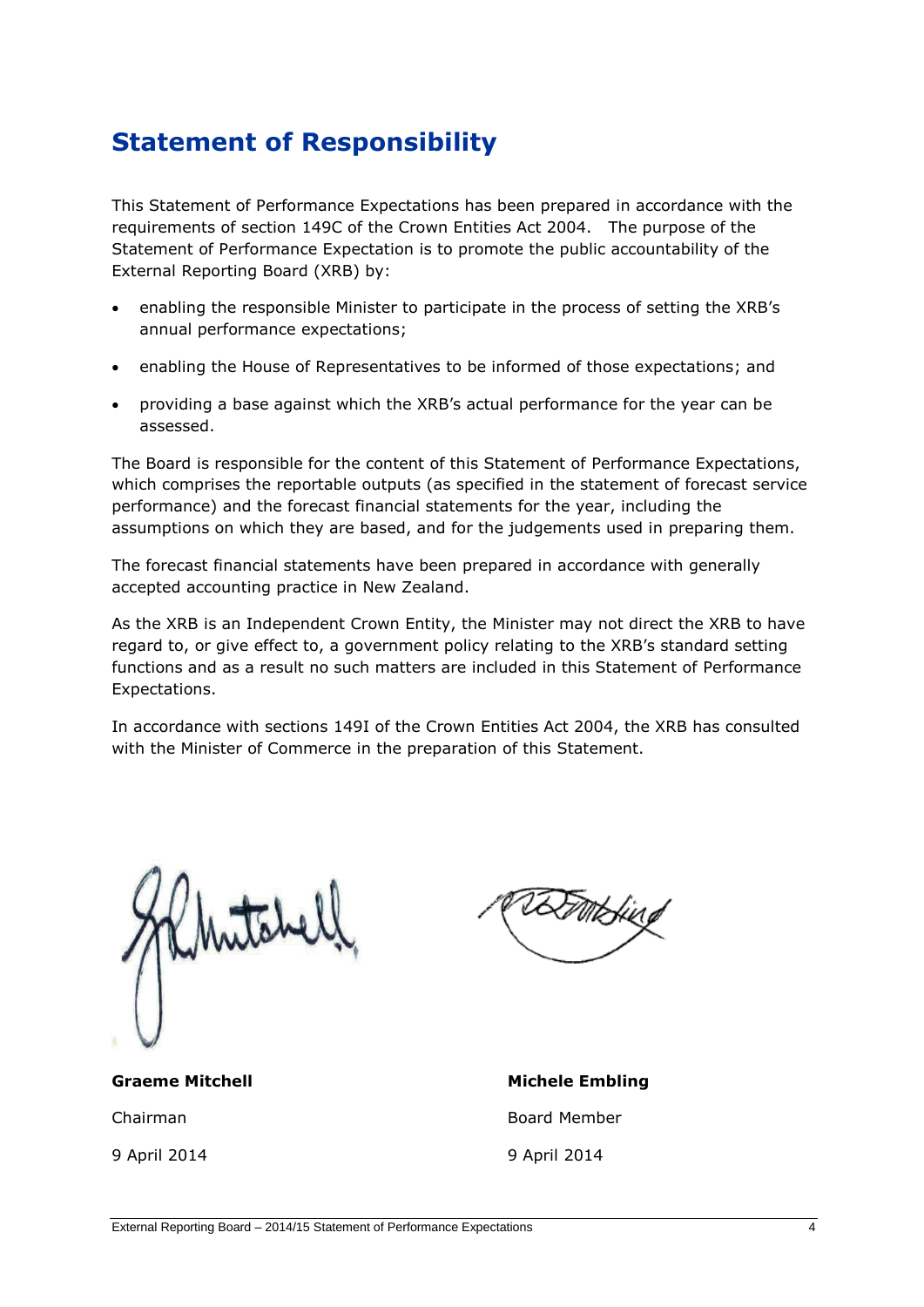## **1. Introduction**

#### **1.1 Purpose of the Statement of Performance Expectations**

This document outlines the key aspects of the performance the External Reporting Board (XRB) is expecting to deliver in the 2014/15 financial year.

In accordance with the requirements of the Crown Entities Act 2004 (as amended in 2013), the Statement of Performance Expectations covers two main dimensions of performance:

- The "reportable" classes of outputs that the XRB will deliver in 2014/15 which are funded in part or whole by the Crown (the Crown's purchase interest) – as the XRB is fully funded by the Crown, these are all the XRB's outputs; and
- The forecast financial performance for the XRB for 2014/15 (the Crown's ownership interest).

#### **1.2 Overview of the XRB**

The XRB is an Independent Crown Entity with continued existence established under the Financial Reporting Act 2013 and subject to the Crown Entities Act 2004.

The functions of the XRB are prescribed by the Financial Reporting Act 2013 and comprise:

- developing and implementing an overall strategy for financial reporting standards and auditing and assurance standards (including developing and implementing tiers of financial reporting);
- preparing and issuing accounting standards, including where applicable "non-GAAP standards" for entities entitled by Law to use cash accounting, and authoritative pronoucements;
- preparing and issuing auditing and assurance standards, including the professional and ethical standards that will govern the professional conduct of assurance providers; and
- liaising with national and international organisations that exercise functions that correspond with, or are similar to, those conferred on the XRB.

The Board itself comprises up to nine members appointed by the Governor General on the recommendation of the Responsible Minister. Information about the current members of the XRB can be found at [www.xrb.govt.nz.](http://www.xrb.govt.nz/)

The Board has established two standard setting boards<sup>1</sup>, one that has responsibility for accounting standard setting (the New Zealand Accounting Standards Board) and the other with responsibility for auditing and assurance standard setting (the New Zealand Auditing and Assurance Standards Board). This structure is designed to not only ensure that the technical resources are available and that standard setting is undertaken in accordance with best practice, but also to enhance functional equivalence with Australia. These part-time, remunerated standards boards are appointed by the XRB Board, and

1

#### External Reporting Board – 2014/15 Statement of Performance Expectations 5

<sup>&</sup>lt;sup>1</sup> In terms of the Crown Entities Act 2004, these are Committees of the Board.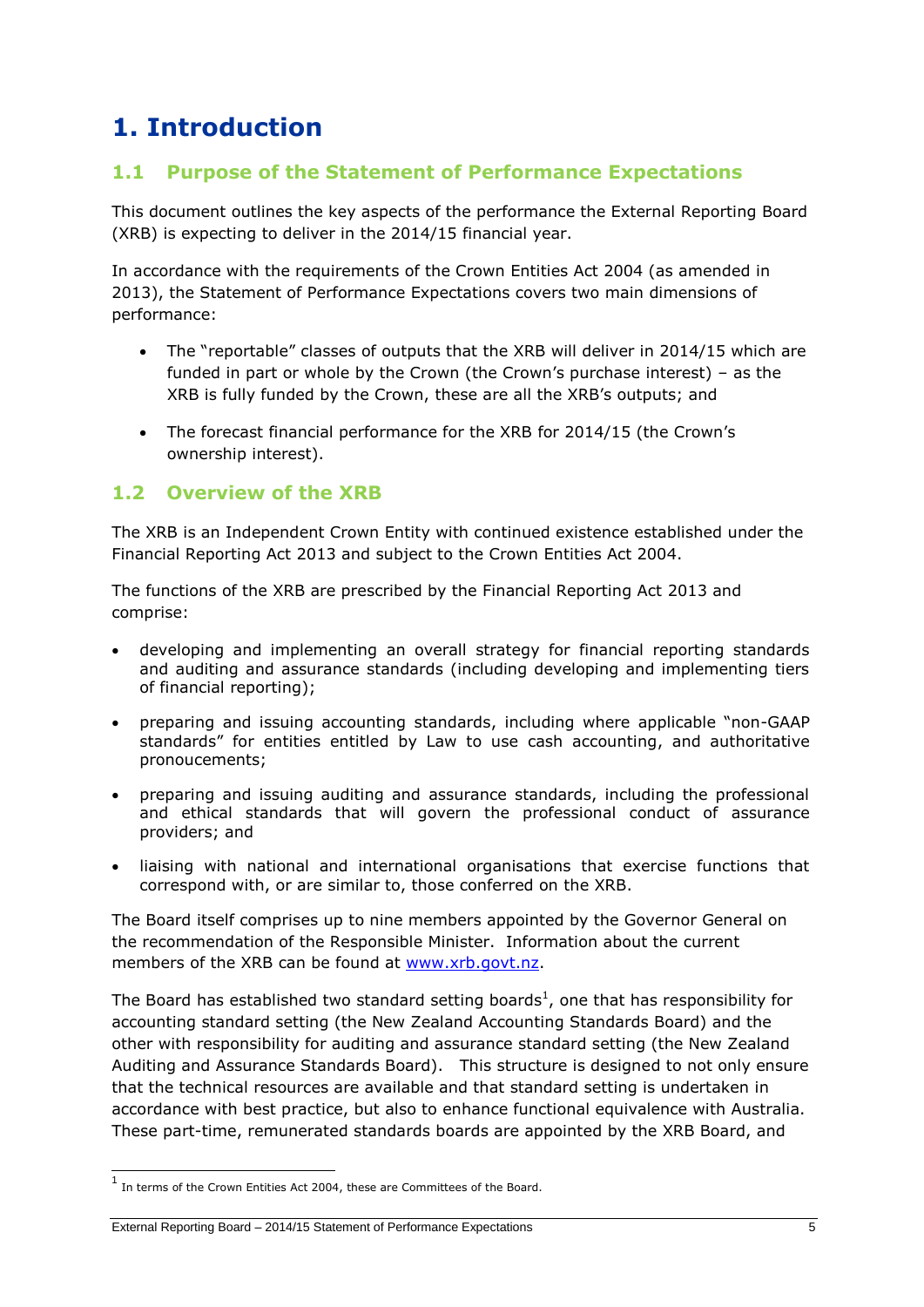comprise up to ten suitably qualified and experienced persons with a diversity of perspective. Information about the current members of the standard setting boards can be found at [www.xrb.govt.nz.](http://www.xrb.govt.nz/)

The XRB Board itself is responsible for general governance of the organisation, overall financial reporting strategy, standards strategy, and oversight of the standard setting boards.

A staff team based in Wellington and Auckland provides technical and logistical support to the three Boards.

#### **1.3 Strategic Context**

The strategic intentions of the XRB, which provided the strategic context for the 2014/15 Statement of Performance Expectations, are set out in the XRB's Statement of Intent for the 2014-19 period which is published separately.<sup>2</sup> In summary, those strategic intentions are as follows:

- Establishing a period of relative standards stability during which the existing suites of standards are maintained to reflect changes to international standards and, where necessary, enhanced to address any deficiencies or gaps that are critical to user-needs and the quality of financial reporting;
- Undertaking deliberate, organised research into the financial and non-financial information needs of the various users of XRB standards as a basis for considering enhancements to the financial reporting framework or specific standards in the future, and to help inform efforts to influence the work of the international standard setting boards;
- Actively seeking to influence the agenda and standards development work of the international standard setting boards based on two broad (and interconnected) approaches: relationships and participation;
- Continuing to enhance constituency engagement and support; and
- Maintaining a high performance culture commensurate with achieving the XRB's outcome goals, while operating in a financially prudent manner and maintaining the level of capability needed to deliver the outputs required.

-

<sup>&</sup>lt;sup>2</sup> The Statement of Intent is available at

http://www.xrb.govt.nz/Site/about\_us/Accountability\_Documents.aspx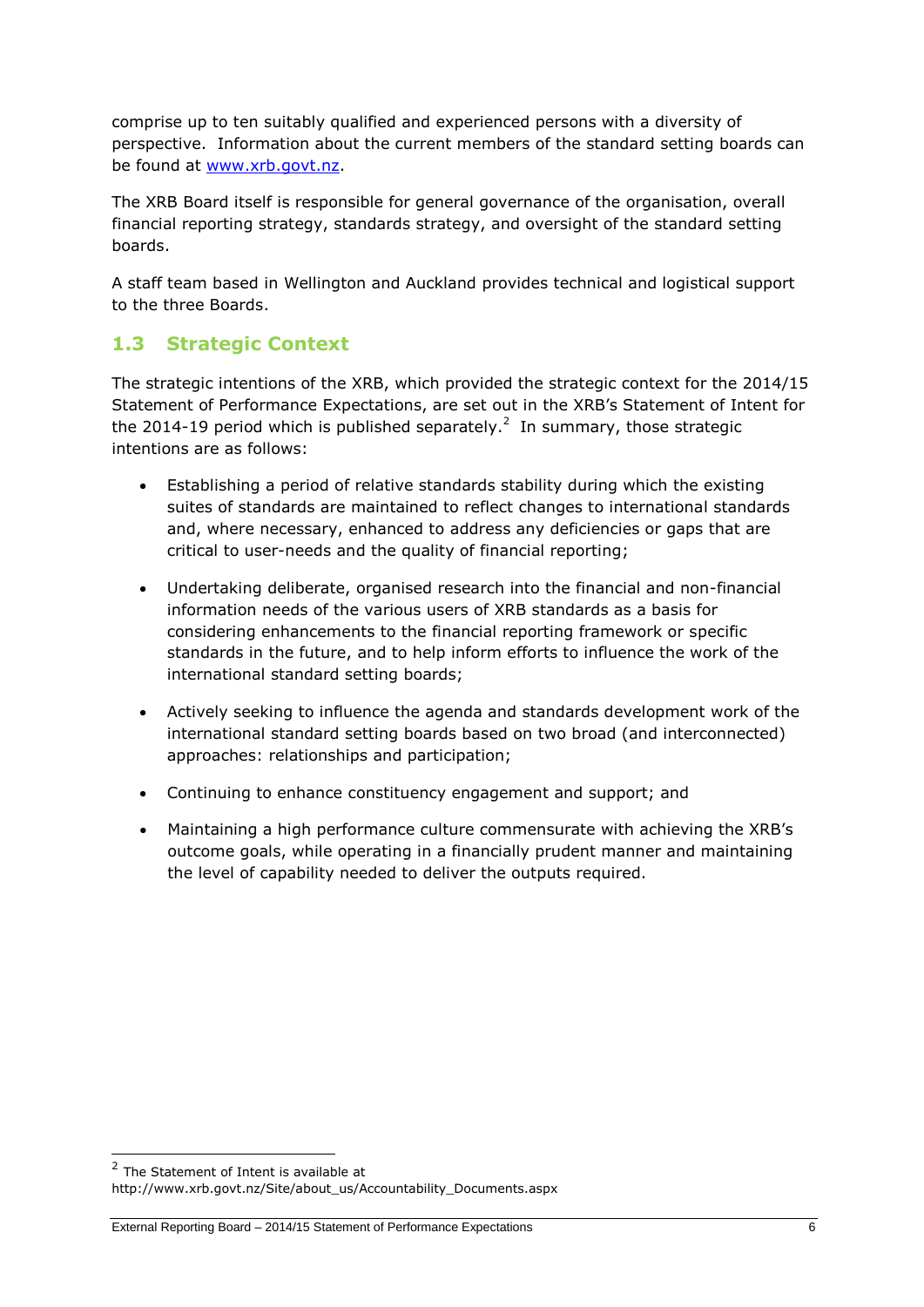### **2. Reportable Classes of Outputs**

#### **2.1 Reportable Classes of Outputs**

The XRB has one reportable class of outputs i.e. one class of outputs funded by appropriation or levy. The specification of this class of outputs is specified in the table below. A specification of the individual outputs that make up the class of outputs is provided in the Statement of Forecast Service Performance.

#### **Output Class: 2014/15 Forecast**

#### **Description of Output Class**

Financial reporting and auditing & assurance standards setting for the purposes of promoting the quality of financial reporting

#### **What the Class is Intended to Achieve**

The development and issuing of accounting and auditing & assurance standards and associated documents that are converged with international standards and harmonised with Australian standards where applicable.

#### **How the Performance of the Class will be Assessed**

Performance will be assessed by the extent to which the accounting and auditing & assurance standards on issue in New Zealand are converged with international standards and harmonised with Australian standards where applicable.

| Revenue from the Crown (\$000) | 4,410 |
|--------------------------------|-------|
| Revenue from Others (\$000)    | 20    |
| Cost (\$000)                   | 4,579 |

The XRB does not have any reportable class of outputs for which an exemption has been granted under section 149F of the Crown Entities Act 2004.

The XRB does not intend to supply any class of outputs in the 2014/15 financial year that is not a reportable class of outputs.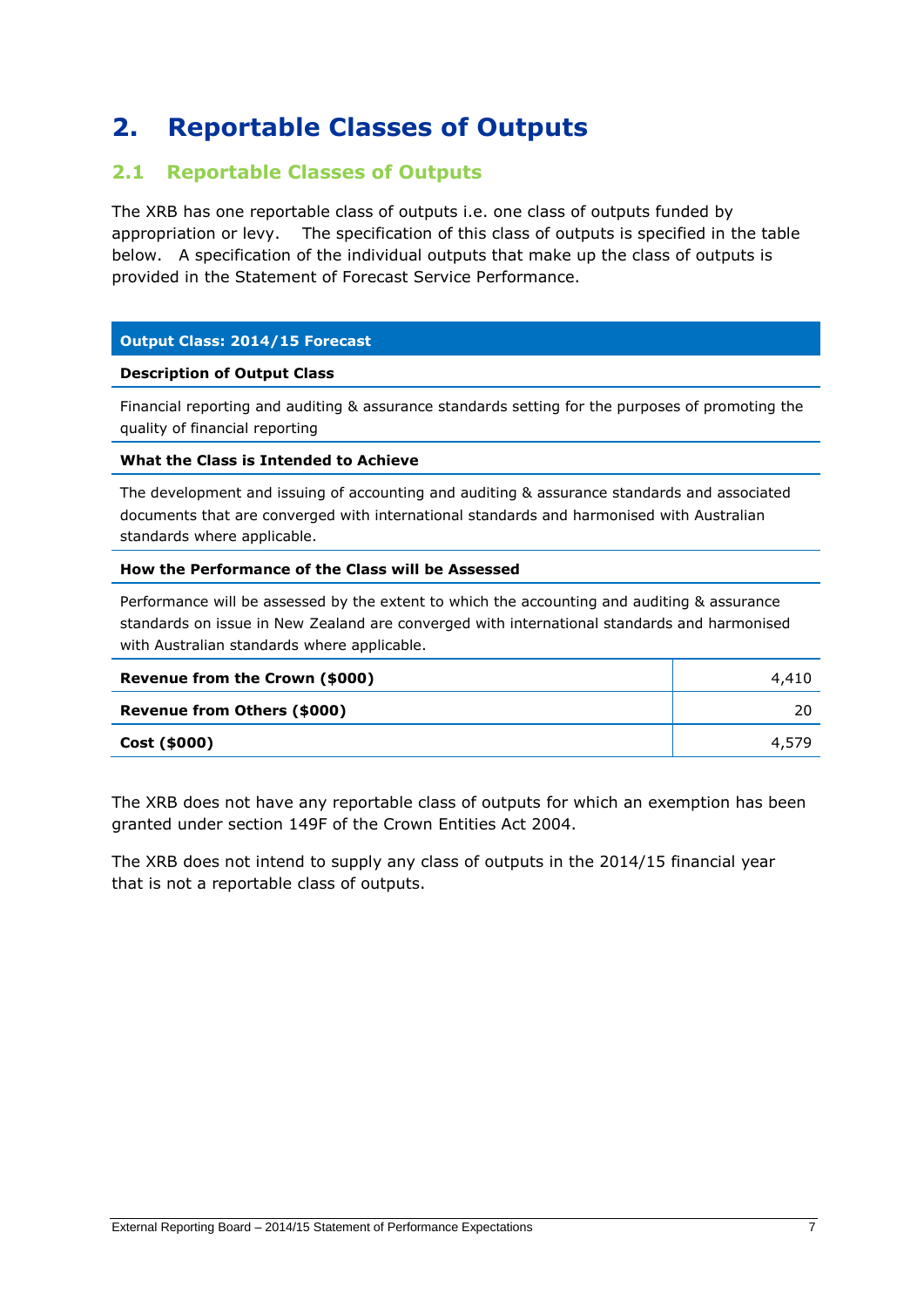#### **2.2 Statement of Forecast Service Performance for the Year Ended 30 June 2015**

| <b>Output 1: Financial Reporting Strategy</b>                                                                                                                                               | 2013/14<br><b>Estimate</b>                | 2014/15<br><b>Forecast</b>                |
|---------------------------------------------------------------------------------------------------------------------------------------------------------------------------------------------|-------------------------------------------|-------------------------------------------|
| Quantity                                                                                                                                                                                    |                                           |                                           |
| Number of standards frameworks being monitored                                                                                                                                              | N/A                                       | $4^3$                                     |
| Number of accounting standards frameworks being<br>implemented                                                                                                                              | 1 not-for-profit                          | 1 not-for-profit                          |
| Number of amendments to accounting standards Tier<br>Strategy submitted to Minister for approval                                                                                            | As required;<br>expected to be<br>$0 - 1$ | As required;<br>expected to be<br>$0 - 1$ |
| Number of auditing and assurance standards frameworks<br>being implemented                                                                                                                  | 1                                         | N/A                                       |
| Quality                                                                                                                                                                                     |                                           |                                           |
| Standards frameworks monitoring ensures consistency<br>with international convergence and Australian<br>harmonisation strategy, and approved Tier Strategy                                  | N/A                                       | 100%<br>compliance                        |
| Accounting standards frameworks implemented in<br>accordance with approved Tier Strategy                                                                                                    | 100%<br>compliance                        | 100%<br>compliance                        |
| Amendments to Tier Strategy consistent with statutory<br>requirements and consistent with the Government's<br>trans-Tasman outcome goals (degree of consistency<br>determined by XRB Board) | 100%<br>consistent                        | 100%<br>consistent                        |
| <b>Timeliness</b>                                                                                                                                                                           |                                           |                                           |
| Monitoring of standards frameworks                                                                                                                                                          | N/A                                       | On-going<br>throughout the<br>year        |
| Implementation of standards frameworks                                                                                                                                                      | On-going<br>throughout the<br>year        | On-going<br>throughout the<br>year        |
| Amendments to Tier Strategy                                                                                                                                                                 | As required                               | As required                               |

 3 These Frameworks comprise: Accounting Standards Framework for For-Profit Entities, Accounting Standards Framework for Public Sector Public Benefit Entities, Accounting Standards Framework for Not-For-Profit Entities, and the Auditing and Assurance Standards Framework.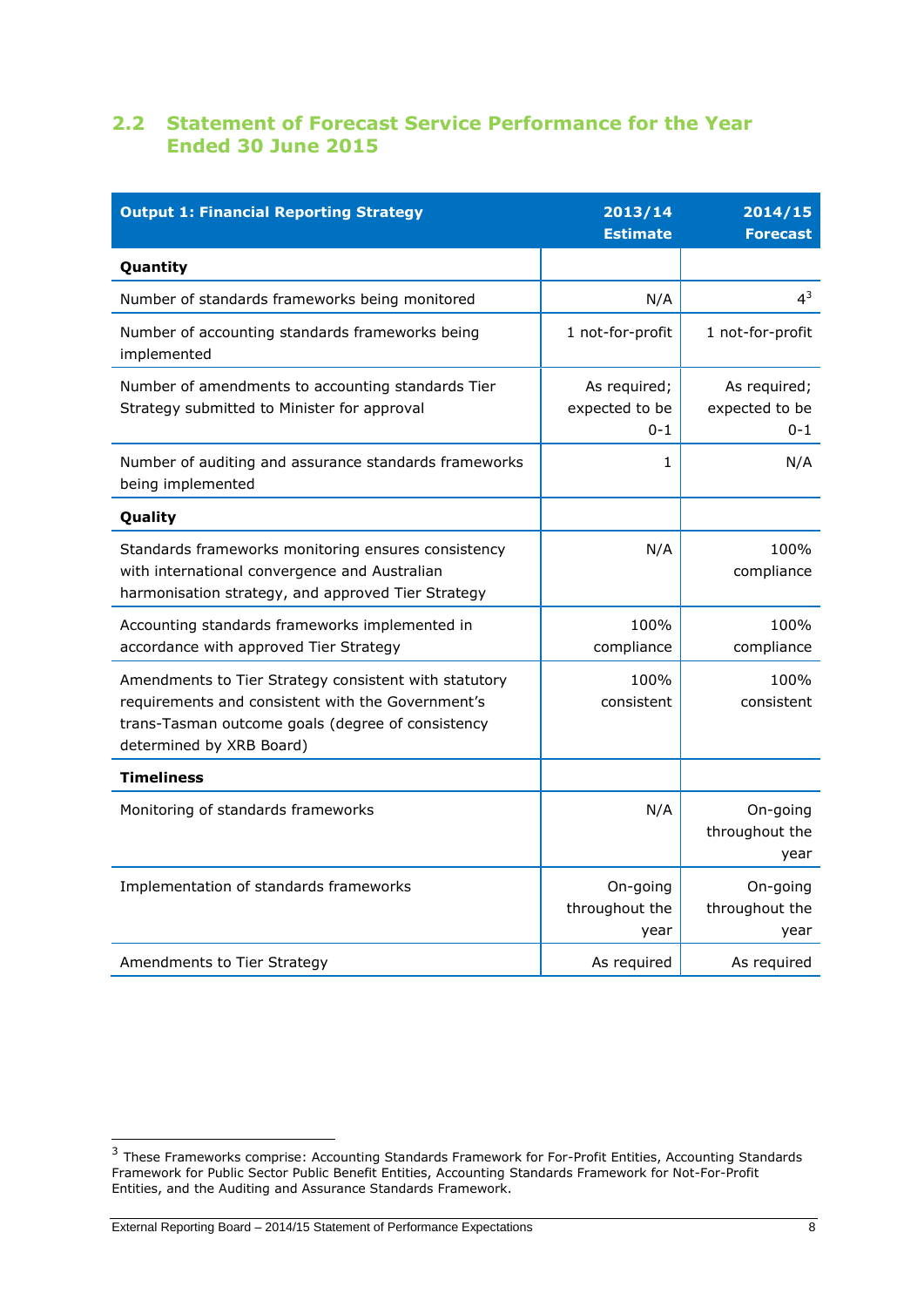| <b>Output 2: Preparing and Issuing Accounting</b><br><b>Standards</b>                                                                                                                                           | 2013/14<br><b>Estimate</b> | 2014/15<br><b>Forecast</b> |
|-----------------------------------------------------------------------------------------------------------------------------------------------------------------------------------------------------------------|----------------------------|----------------------------|
| Quantity                                                                                                                                                                                                        |                            |                            |
| Number of exposure drafts and other due process<br>documents issued relating to implementing the new<br>accounting standards frameworks                                                                         | 45-48                      | $2 - 3$                    |
| Number of standards and related documents issued<br>relating to implementing the new accounting standards<br>frameworks                                                                                         | 18-20                      | $38 - 42^{4}$              |
| Number of exposure drafts and other due process<br>documents relating to existing accounting standards<br>suites issued (depending on output of International<br>Boards)                                        | $10 - 14$                  | $4 - 6$                    |
| Number of standards and related documents relating to<br>existing accounting standards suites issued (depending on<br>output of International Boards)                                                           | $12 - 15$                  | $8 - 10$                   |
| Number of projects undertaken on behalf of international<br>accounting standard setters                                                                                                                         | 1                          | $1 - 2$                    |
| Quality                                                                                                                                                                                                         |                            |                            |
| Due process documents and Standards reflect approved<br>Tier Strategy (degree of compliance determined by<br>NZASB)                                                                                             | 100%<br>compliance         | 100%<br>compliance         |
| Statutory due process requirements followed                                                                                                                                                                     | 100%<br>compliance         | 100%<br>compliance         |
| Standards reflect relevant international standards with<br>departures only to improve quality (quality improvement<br>determined by NZASB)                                                                      | 100%<br>compliance         | 100%<br>compliance         |
| For-profit standards harmonised with Australia where<br>appropriate                                                                                                                                             | 100%<br>compliance         | 100%<br>compliance         |
| <b>Timeliness</b>                                                                                                                                                                                               |                            |                            |
| Due process documents and standards relating to the new<br>accounting standards framework issued in accordance<br>with timeline established by the Board (usually no less<br>than 90 days)                      | 100%<br>compliance         | 100%<br>compliance         |
| Due process documents and Standards relating to existing<br>accounting standards suites issued in time for the<br>commencement date to be no later than the international<br>commencement date (where relevant) | 100%<br>compliance         | 100%<br>compliance         |

 4 These are all expected to be accounting standards for large not-for-profit entities. These are the last of the new standards to be issued to give effect to the new multi-standards Accounting Standards Framework.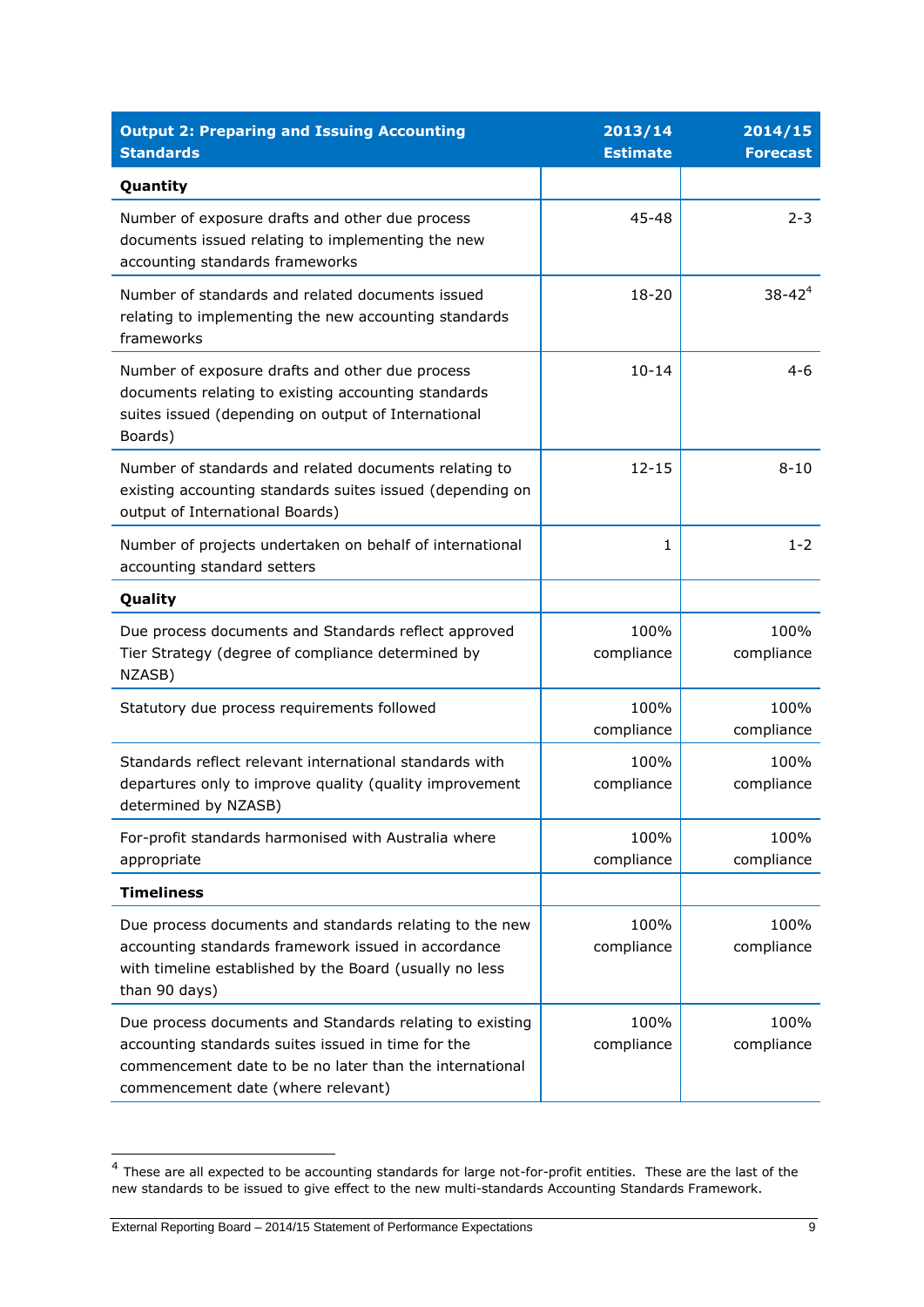| <b>Output 3: Preparing and Issuing Auditing and</b><br><b>Assurance Standards</b>                                                                                 | 2013/14<br><b>Estimate</b> | 2014/15<br><b>Forecast</b> |
|-------------------------------------------------------------------------------------------------------------------------------------------------------------------|----------------------------|----------------------------|
| Quantity                                                                                                                                                          |                            |                            |
| Number of exposure drafts and other due process<br>documents relating to auditing and assurance standards<br>issued (depending on output of International Boards) | $3 - 5$                    | $5 - 8$                    |
| Number of auditing and assurance standards and related<br>documents issued (depending on output of International<br>Boards)                                       | $6 - 8$                    | $8 - 12$                   |
| Quality                                                                                                                                                           |                            |                            |
| Statutory due process requirements followed                                                                                                                       | 100%<br>compliance         | 100%<br>compliance         |
| Standards reflect relevant international standards with<br>departures only to improve quality (quality improvement<br>determined by NZAuASB)                      | 100%<br>compliance         | 100%<br>compliance         |
| Standards harmonised with Australia where appropriate                                                                                                             | 100%<br>compliance         | 100%<br>compliance         |
| <b>Timeliness</b>                                                                                                                                                 |                            |                            |
| Due process documents and Standards issued in time for<br>the commencement date to be no later than the<br>international commencement date (where relevant)       | 100%<br>compliance         | 100%<br>compliance         |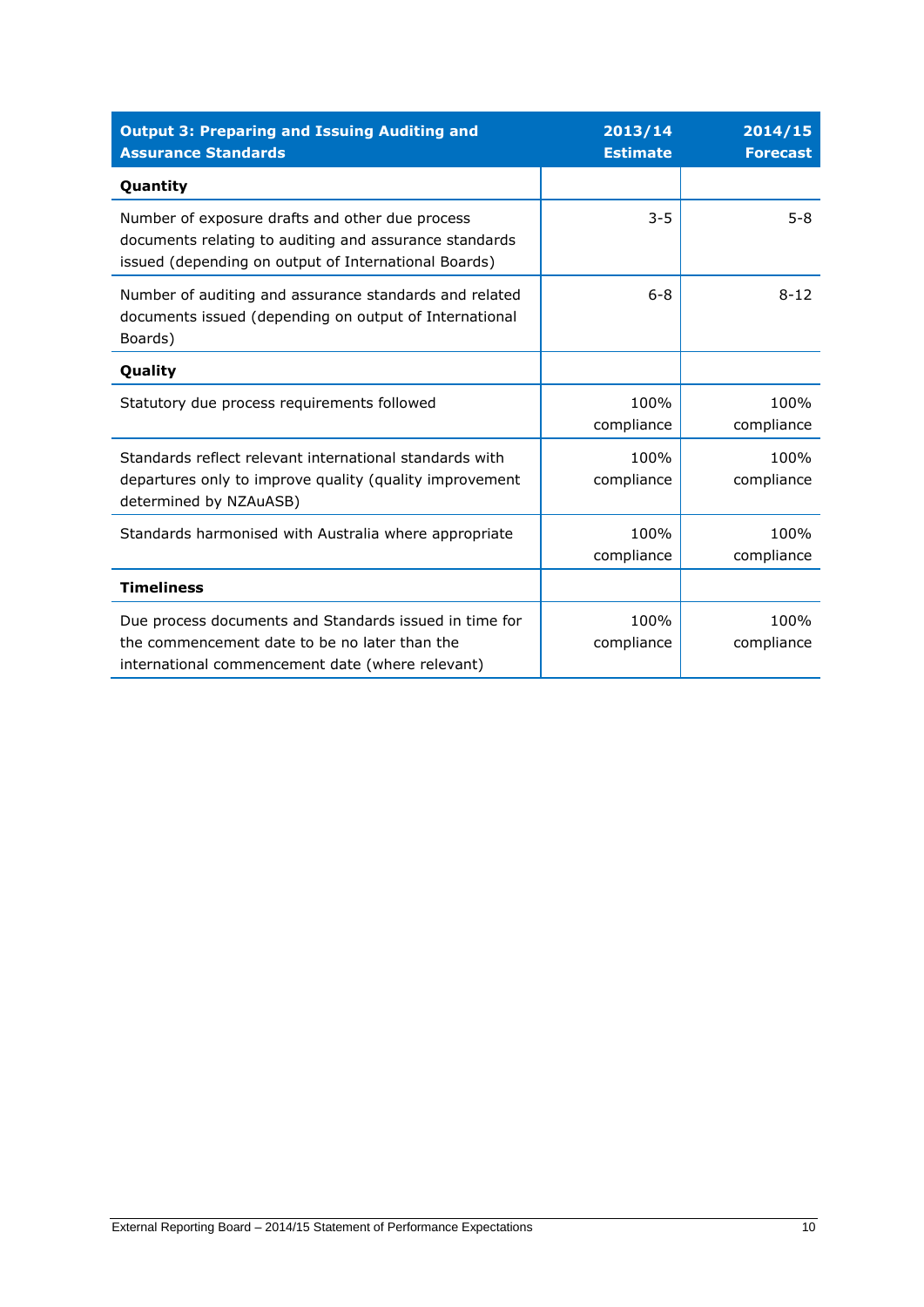## **3. Forecast Financial Statements for the Year Ended 30 June 2015**

### **Introduction**

These forecast financial statements have been prepared in accordance with generally accepted accounting practice for public sector public benefit entities. Their purpose is to facilitate consideration by Parliament of the planned performance of the External Reporting Board. Use of this information for other purposes may not be appropriate. Readers are cautioned that actual results are likely to vary from the information presented and that the variation may be material.

These forecast financial statements have been prepared on the basis of assumptions as to future events that the XRB reasonably expects to occur as at the date the information was prepared. It is not intended that this information will be updated.

#### **Assumptions**

The following assumptions have been used in preparing these forecast financial statements:

- The XRB will continue to operate in its current structure and form.
- The XRB's statutory functions will remain unchanged.
- Revenue from the Crown of \$4,410,000 will be available for the 2014/15 year.
- There will be no change to premises occupancy.
- Externally driven costs will increase by no more than the rate of inflation.
- There will be no unexpected external events (such as a natural disaster) that will require significant operating or capital expenditures to be incurred.

#### **Statement of Accounting Policies**

#### **(a) Reporting Entity**

The financial statements are prepared for the External Reporting Board (XRB) pursuant to the Crown Entities Act 2004.

The XRB is an Independent Crown Entity under the Crown Entities Act 2004 and is responsible for financial reporting strategy, and preparing and issuing both accounting and auditing and assurance standards.

The XRB has designated itself as a public benefit entity in accordance with Standard *XRB A1 (FP Entities + PS PBEs Update)* and, being eligible to do so, has elected to report in accordance with Tier 2. Accordingly for reporting periods beginning on or after 1 July 2014 the XRB is applying Public Benefit Entity Standards Reduced Disclosure Regime (PBE Standards RDR).

#### **(b) Measurement System**

The accounting principles recognised as appropriate for the measurement and reporting of results and financial position on a historical cost basis, or where required by the standards fair value, have been applied.

#### **(c) Revenue**

Exchange revenue is measured at the fair value of consideration received or receivable. This revenue is recognised when earned and is reported in the financial period to which it relates.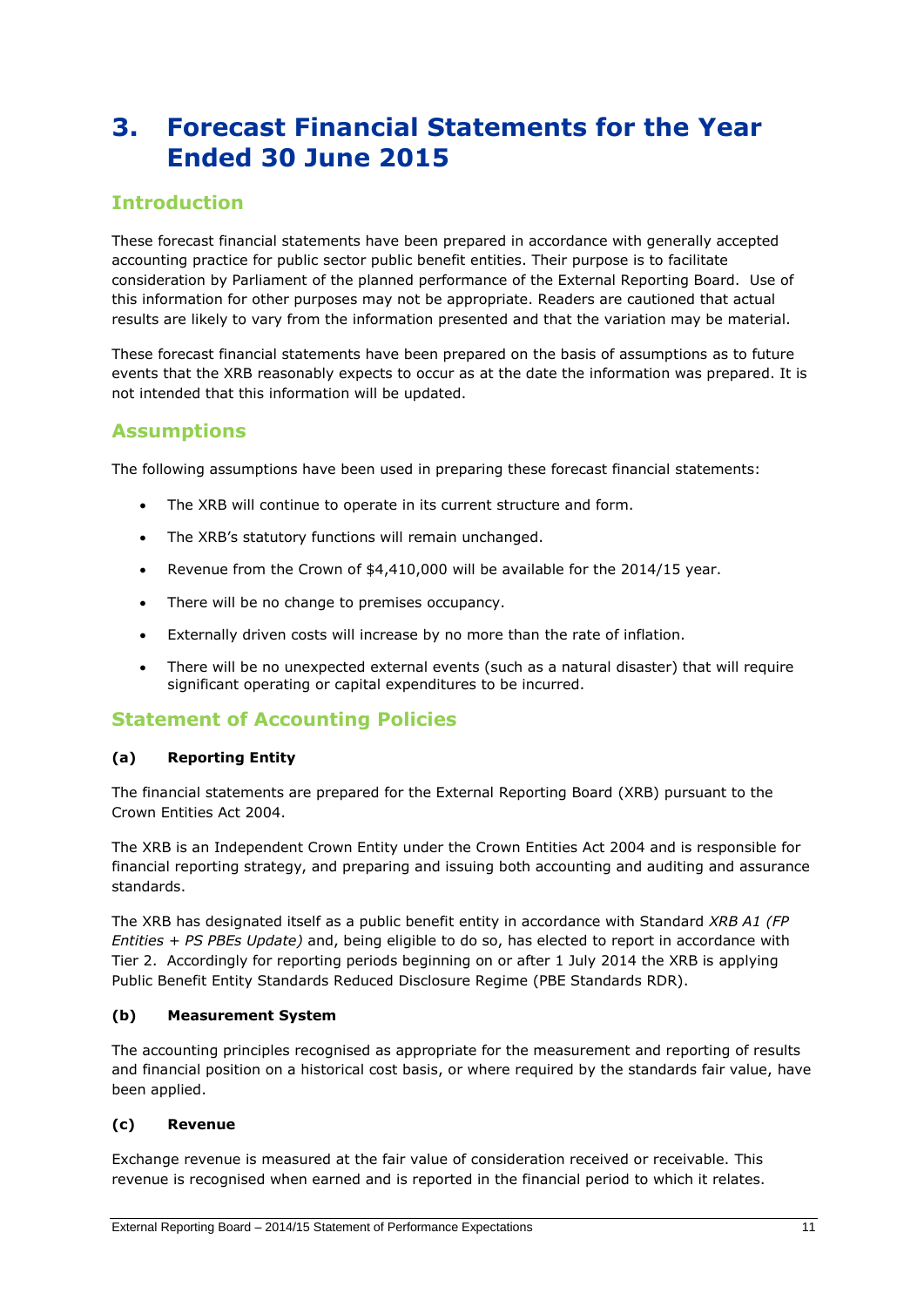Appropriation funding is treated as non-exchange revenue (revenue from the Crown) and recorded as revenue when received.

#### **(d) Revenue from the Crown**

The Board is primarily funded through revenue received from the Crown, which is restricted in its use for the purpose specified in the Appropriation.

#### **(e) Interest**

Interest income is recognised using the effective interest method.

#### **(f) Cash and cash equivalents**

Cash and cash equivalents include cash on hand and deposits held at call with banks

#### **(g) Receivables**

Receivables are stated at expected realisable value.

#### **(h) Goods and Services Tax**

The financial statements have been prepared on a GST exclusive basis with the exception of receivables and payables which are stated GST inclusive.

#### **(i) Creditors and other payables**

Creditors and other payables are initially measured at fair value and subsequently measured at amortised cost using the effective interest method.

#### **(j) Financial Instruments**

The XRB is party to financial instruments as part of its normal operations. These financial instruments include bank accounts, short term deposits, debtors and creditors. All financial instruments are recognised in the statement of financial position and all revenues and expenses in relation to financial instruments are recognised in the Statement of Comprehensive Revenue and Expense.

#### **(k) Property, plant and equipment**

Purchases of property, plant and equipment are initially recorded at cost. Depreciation is calculated so as to write off the cost over the expected useful lives of the assets.

Items of property, plant and equipment are reviewed for impairment whenever events or changes in circumstances indicate that the carrying amount may overstate fair value.

#### **(l) Operating Leases**

Operating lease payments, where the lessors effectively retain substantially all the risks and benefits of ownership of the leased items, are included in the Statement of Comprehensive Revenue and Expense in equal instalments over the lease term when the leased items are in use.

#### **(m) Income Tax**

The Board is exempt from the payment of income tax. Accordingly, no charge for income tax has been provided for.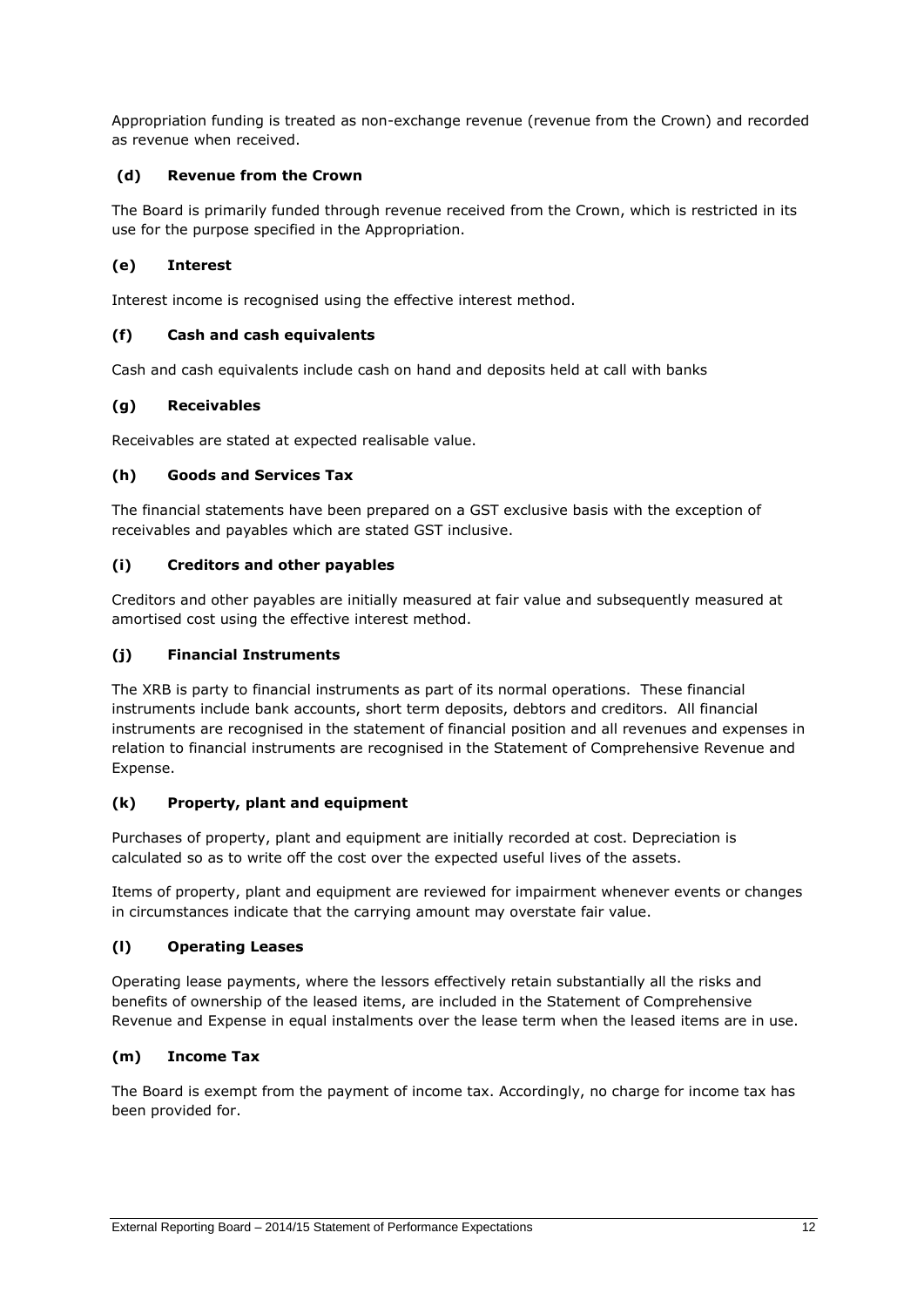#### **(n) Changes in Accounting Policies**

The adoption of PBE Standards RDR for the first time for the period covered by these financial statements has resulted in only one material change in accounting policies compared to the previous year – the recognition of revenue from the Crown as non-exchange revenue. This change in accounting policy has had no material impact on the forecast financial statements.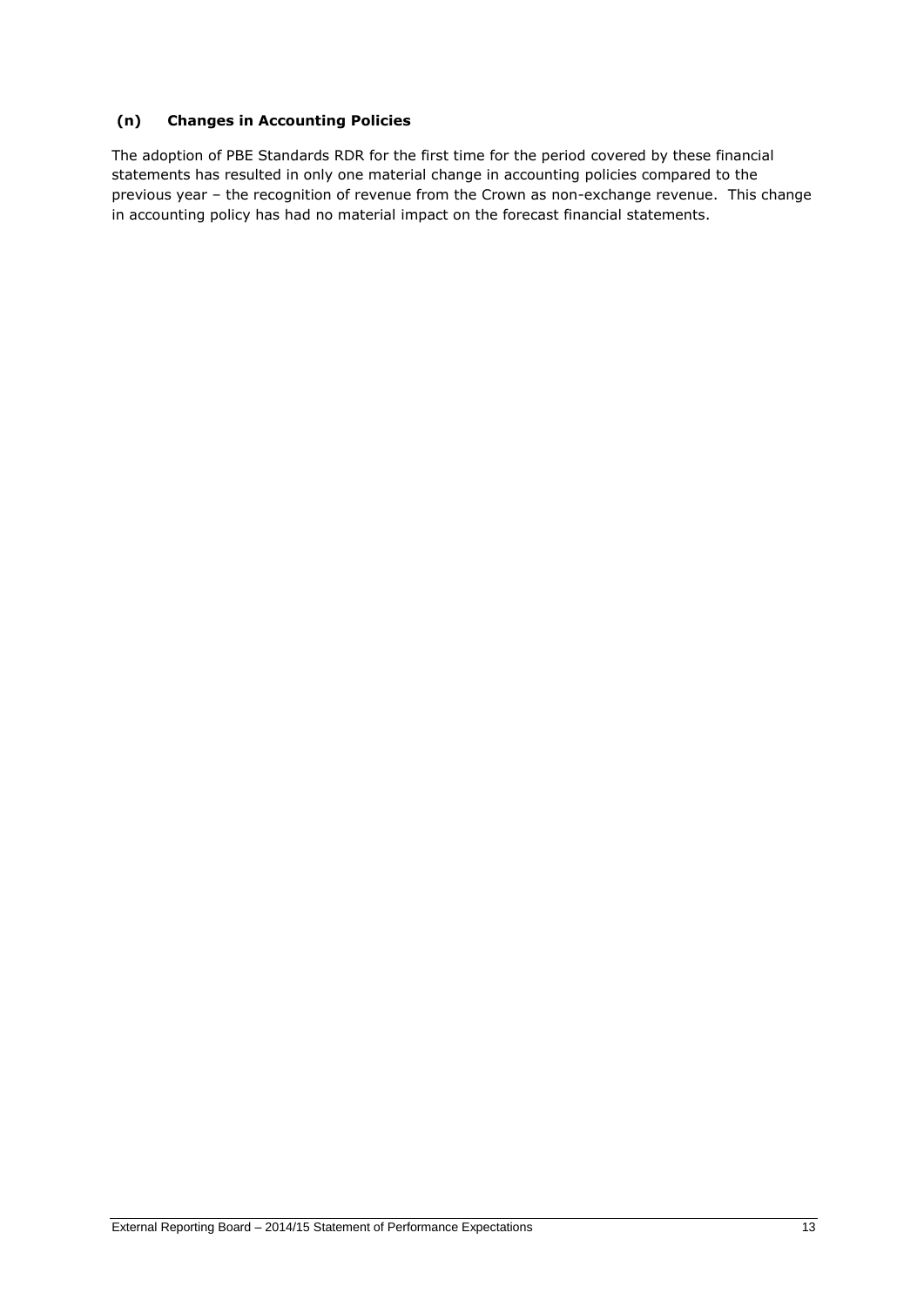#### **Statement of Forecast Comprehensive Revenue and Expense For the year ending 30 June 2015**

|                                                 | 2013/14<br><b>Estimated</b><br>\$000 | 2014/15<br><b>Forecast</b><br>\$000 |
|-------------------------------------------------|--------------------------------------|-------------------------------------|
| Revenue from the Crown                          | 4,410                                | 4,410                               |
| Interest                                        | 44                                   | 20                                  |
| <b>Total Revenue</b>                            | 4,454                                | 4,430                               |
|                                                 |                                      |                                     |
| <b>Personnel Costs</b>                          | 2,095                                | 2,471                               |
| Board Members' Fees                             | 685                                  | 699                                 |
| Travel                                          | 395                                  | 373                                 |
| <b>General Operating Costs</b>                  | 449                                  | 427                                 |
| Contributions to IASB and IPSASB                | 300                                  | 300                                 |
| Premises Expenses                               | 165                                  | 168                                 |
| Depreciation                                    | 95                                   | 66                                  |
| Miscellaneous Expenses                          | 0                                    | 75                                  |
| <b>Total Expenses</b>                           | 4,184                                | 4,579                               |
| <b>Net Surplus/(Deficit)</b>                    | 270                                  | (149)                               |
| Other Comprehensive Revenue and Expenses        | 0                                    | 0                                   |
| <b>Total Comprehensive Revenue and Expenses</b> | 270                                  | (149)                               |

*The Statement of Accounting Policies forms part of and is to be read in conjunction with the Statement of Forecast Comprehensive Revenue and Expenses.*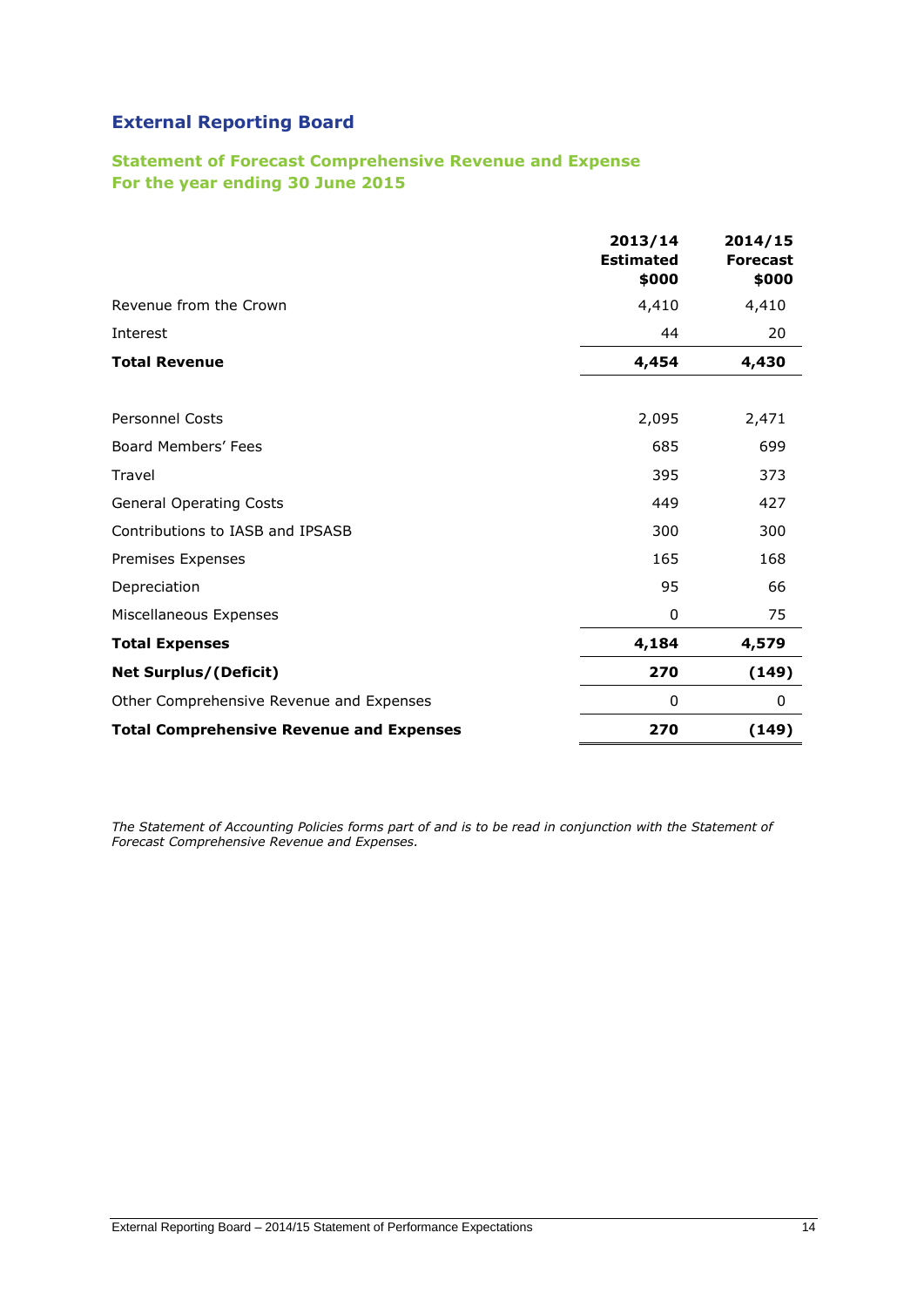#### **Statement of Forecast Financial Position As at 30 June 2015**

| <u>UL SA ANIIC WAS</u>              | 2013/14<br><b>Estimated</b><br>\$000 | 2014/15<br><b>Forecast</b><br>\$000 |
|-------------------------------------|--------------------------------------|-------------------------------------|
| <b>ASSETS</b>                       |                                      |                                     |
| <b>Current Assets</b>               |                                      |                                     |
| Cash at Bank                        | 1,829                                | 1,669                               |
| Prepayments                         | 22                                   | 22                                  |
| Receivables                         | 10                                   | 10                                  |
|                                     | 1,861                                | 1,701                               |
| <b>Non-Current Assets</b>           |                                      |                                     |
| Property, Plant and Equipment       | 267                                  | 272                                 |
| <b>Total Assets</b>                 | 2,128                                | 1,973                               |
| <b>LIABILITIES</b>                  |                                      |                                     |
| <b>Current Liabilities</b>          |                                      |                                     |
| Payables                            | 480                                  | 488                                 |
| <b>Rent Accruals</b>                | 33                                   | 19                                  |
|                                     | 513                                  | 507                                 |
| <b>Non-Current Liabilities</b>      |                                      |                                     |
| <b>Total Liabilities</b>            | 513                                  | 507                                 |
| <b>NET ASSETS</b>                   | 1,615                                | 1,466                               |
| <b>EQUITY</b>                       |                                      |                                     |
| Capital Contribution from the Crown | 725                                  | 725                                 |
| Retained Earnings                   | 890                                  | 741                                 |
| <b>TOTAL EQUITY</b>                 | 1,615                                | 1,466                               |

*The Statement of Accounting Policies forms part of and is to be read in conjunction with the Statement of Forecast Financial Position.*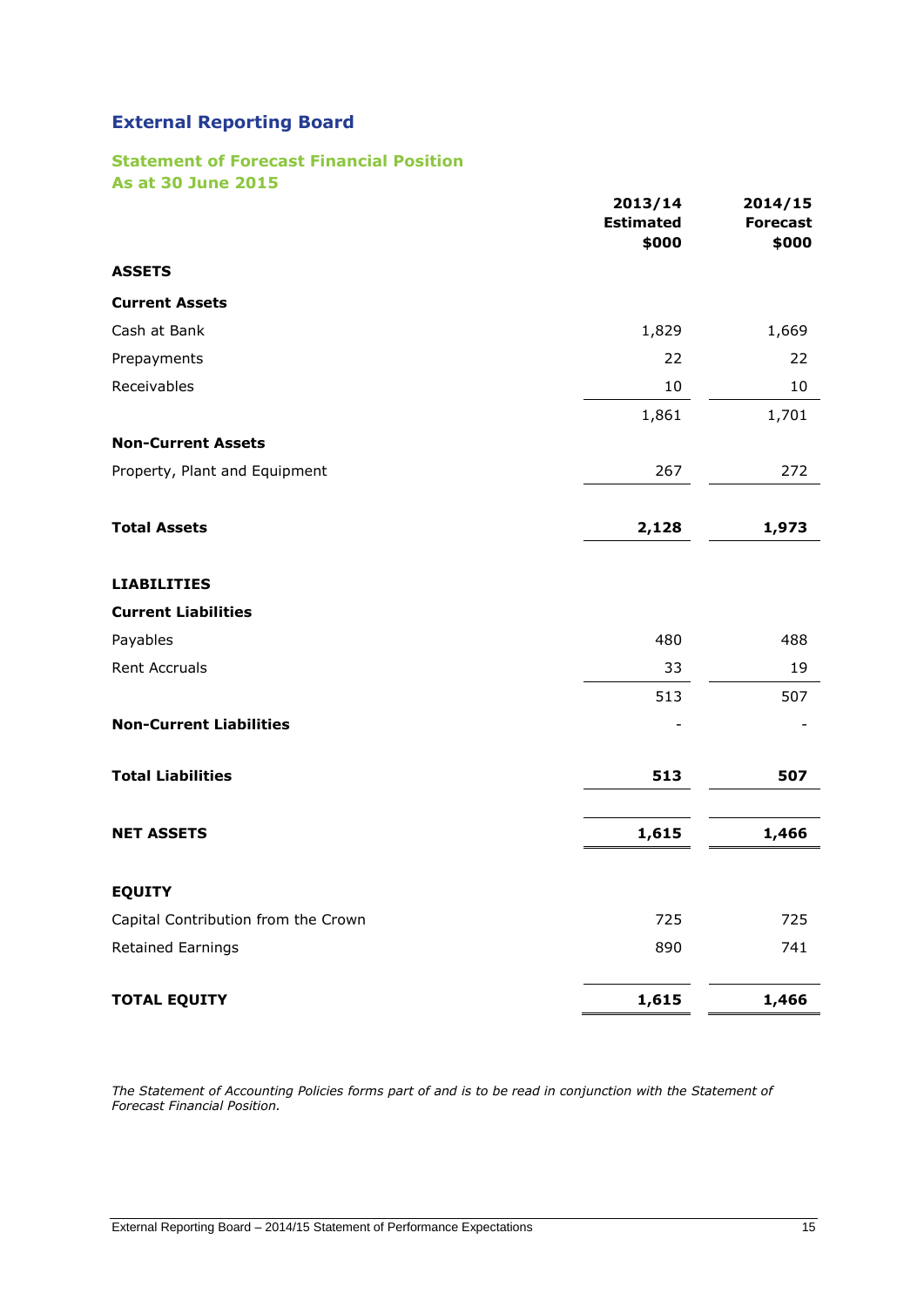#### **Statement of Forecast Movements in Equity For the year ending 30 June 2015**

|                                        | 2013/14<br><b>Estimated</b><br>\$000 | 2014/15<br><b>Forecast</b><br>\$000 |
|----------------------------------------|--------------------------------------|-------------------------------------|
| Equity as at 1 July                    | 1,345                                | 1,615                               |
| Total Recognised Revenues and Expenses | 270                                  | (149)                               |
| <b>Equity as at 30 June</b>            | 1,615                                | 1,466                               |

*The Statement of Accounting Policies forms part of and is to be read in conjunction with the Statement of Forecast Movements in Equity.*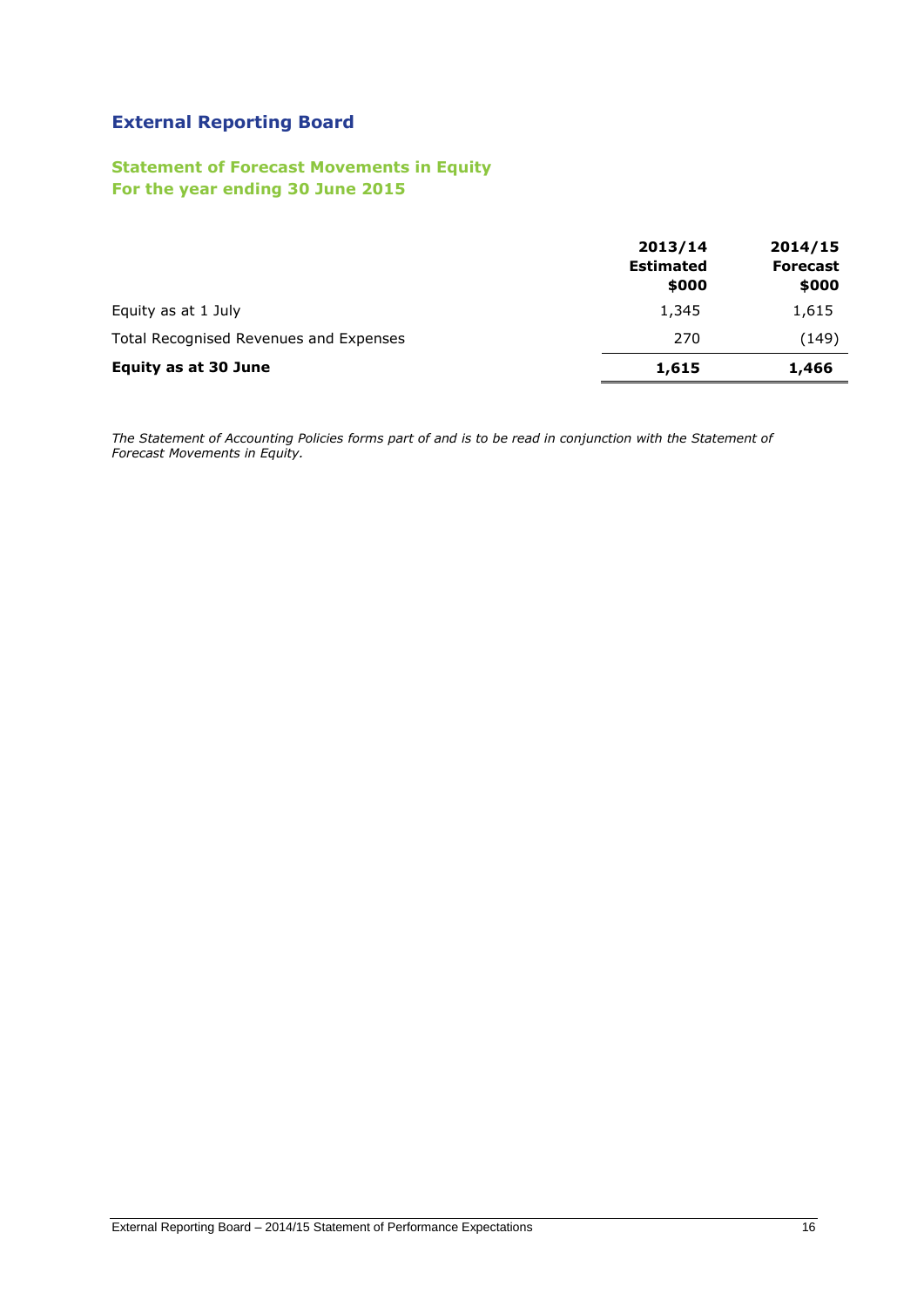#### **Statement of Forecast Cash Flows For the year ended 30 June 2015**

|                                                 | 2013/14<br><b>Estimated</b><br>\$000 | 2014/15<br><b>Forecast</b><br>\$000 |
|-------------------------------------------------|--------------------------------------|-------------------------------------|
| <b>Cash Flows from Operating Activities</b>     |                                      |                                     |
| Cash was provided from:                         |                                      |                                     |
| Revenue from the Crown                          | 4,410                                | 4,410                               |
| Interest                                        | 40                                   | 20                                  |
|                                                 | 4,450                                | 4,430                               |
| Cash was distributed to:                        |                                      |                                     |
| <b>Employee Costs</b>                           | (2, 139)                             | (2, 471)                            |
| Suppliers                                       | (1,672)                              | (1,733)                             |
| Contribution to IASB and IPSASB                 | (300)                                | (300)                               |
|                                                 | (4, 111)                             | (4,504)                             |
| <b>Net Cash Flow from: Operating Activities</b> | 339                                  | (74)                                |
| <b>Cash Flows from Investing Activities</b>     |                                      |                                     |
| Cash was distributed to:                        |                                      |                                     |
| Purchase of Property, Plant and Equipment       | (35)                                 | (86)                                |
| <b>Net Cash Flow from: Investing Activities</b> | (35)                                 | (86)                                |
| <b>Cash Flows from Financing Activities</b>     |                                      |                                     |
| <b>Net Cash Flow from: Financing Activities</b> | $\mathbf 0$                          | 0                                   |
| Net (Decrease) / Increase in Cash               | 304                                  | (160)                               |
| Add Opening Cash Balance                        | 1,525                                | 1,829                               |
| <b>Closing Cash Balance</b>                     | 1,829                                | 1,669                               |

*The Statement of Accounting Policies forms part of and is to be read in conjunction with the Statement of Forecast Cash Flows.*